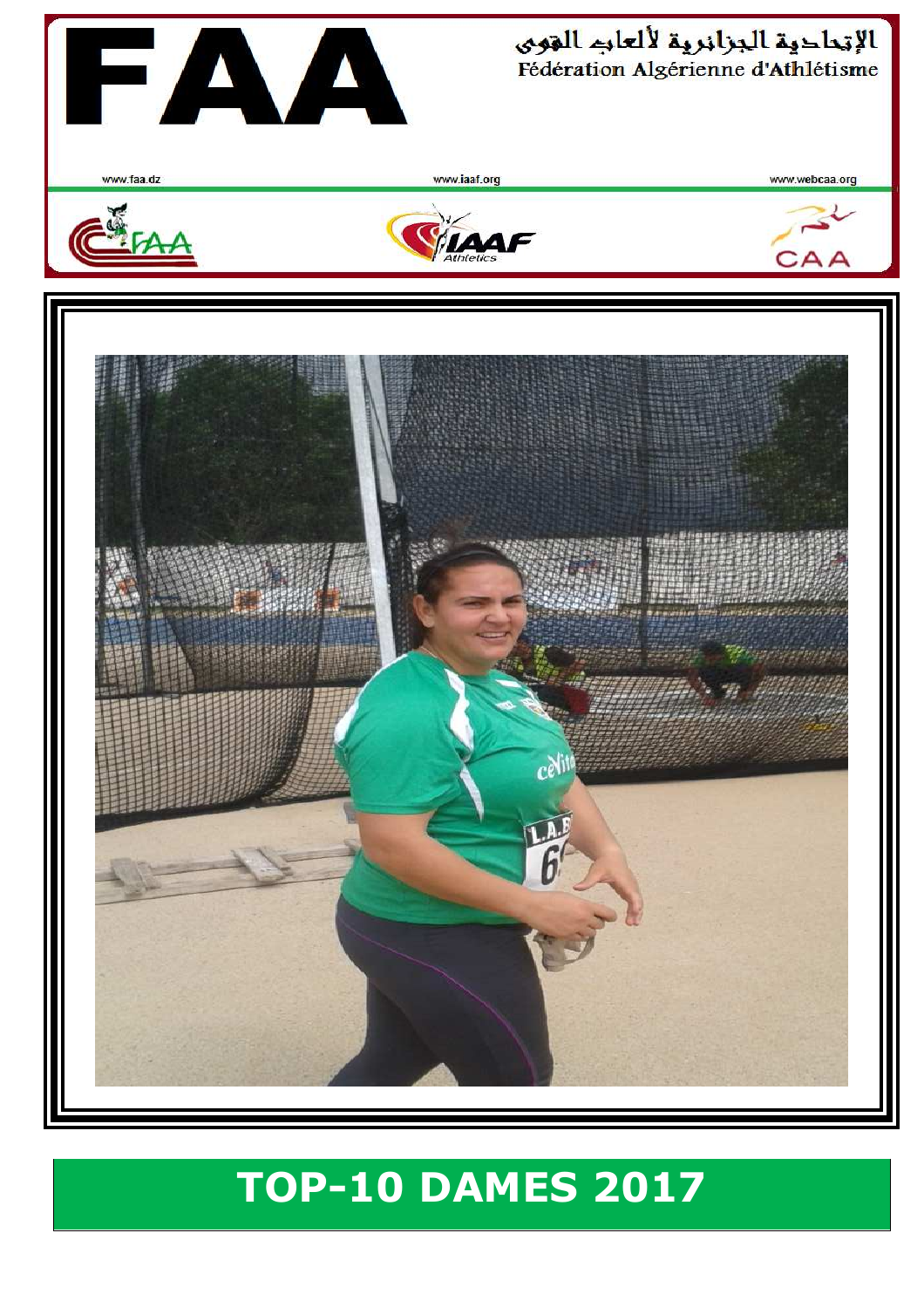| <b>DAMES</b> | <b>00M</b> | 1.61 | : 10.78 | <b>WR: 10.49</b> |
|--------------|------------|------|---------|------------------|
|              |            |      |         |                  |

| <b>Perfs</b> | V/v | <b>Noms</b>     | <b>Prénoms</b>  | $D \n\ln$ | <b>Clubs</b> | C.w | <b>Pos</b> | <b>Dates</b> | <b>Lieux</b> |
|--------------|-----|-----------------|-----------------|-----------|--------------|-----|------------|--------------|--------------|
| 12.17        |     | <b>BOULAHSA</b> | <b>MERIEM</b>   | 03.10.92  | <b>JSES</b>  | 21  |            | 08/04        | <b>ALGER</b> |
| 12.23        | 0.2 | <b>AMOUR</b>    | KHADIDJA        | 29.07.92  | <b>ASCAO</b> | 31  |            | 28/07        | <b>ALGER</b> |
| 12.38        | 0.0 | <b>BENSELKA</b> | IDJIHANE MANANA | 05.05.00  | <b>IRBO</b>  | 31  |            | 28/07        | <b>ALGER</b> |
| 12.40        | 0.0 | <b>REMAOUN</b>  | INADIA SAADIA   | 18.07.83  | <b>GSP</b>   | 16  |            | 28/07        | <b>ALGER</b> |
| 12.44        | 3.2 | <b>BENKACI</b>  | <b>MANEL</b>    | 08.02.97  | <b>ASSN</b>  | 16  |            | 15/04        | <b>ALGER</b> |
| 12.50        | 0.2 | <b>KAITA</b>    | IAMINATA        | 1996      | <b>ACSB</b>  | 25  |            | 28/07        | <b>ALGER</b> |
| 12.58        | 0.0 | <b>LOUAHALA</b> | isouheir        | 27.07.86  | <b>GSP</b>   | 16  |            | 28/07        | <b>ALGER</b> |
| 12.63        | 0.0 | <b>BENHADJA</b> | ILOUBNA         | 11.02.01  | <b>GSP</b>   | 16  |            | 31/03        | <b>ALGER</b> |
| 12.64        | 0.2 | RAHMOUNI        | <b>ICHREF</b>   | 01.05.95  | <b>NRAOD</b> | 02  |            | 28/07        | <b>ALGER</b> |
| 12.71        | 0.1 | <b>IOUANIS</b>  | <b>CHAIMA</b>   | 19.03.98  | <b>ASSN</b>  | 16  |            | 07/07        | <b>ALGER</b> |

| <b>DAMES</b> |     | <b>200M</b>      |                       | <b>NR: 23.38</b> |                  | AR: 22.07 |                |            |              | <b>WR: 21.34</b> |
|--------------|-----|------------------|-----------------------|------------------|------------------|-----------|----------------|------------|--------------|------------------|
|              |     |                  |                       |                  |                  |           |                |            |              |                  |
| <b>Perfs</b> | V/v | <b>Noms</b>      | <b>Prénoms</b>        | $D \n\ln$        | <b>Clubs</b>     |           | C.w            | <b>Pos</b> | <b>Dates</b> | <b>Lieux</b>     |
| 24.70        | 1.0 | <b>HADDAR</b>    | <b>DIHIA</b>          | 29.04.95         | JSK              |           | 15             |            | 24/05        | <b>ALGER</b>     |
| 24.73        | 0.7 | <b>BOULAHSA</b>  | <b>MERIFM</b>         | 03.10.92         | <b>JSESKIKDA</b> |           | 21             |            | 29/07        | <b>ALGER</b>     |
| 25.37        | 0.7 | <b>IBENSELKA</b> | <b>DJIHANE MANANA</b> | 05.05.00         | <b>IRBO.SUD</b>  |           | 31             |            | 29/07        | <b>ALGER</b>     |
| 25.42        | 1.0 | IARAIBIA         | <b>BAYA ASMA</b>      | 23.03.00         | <b>JSMBA</b>     |           | 16             |            | 18/05        | <b>BEJAIA</b>    |
| 25.49        |     | <b>BENHADJA</b>  | LOUBNA                | 11.02.01         | <b>GSP</b>       |           | 16             |            | 08/04        | <b>ALGER</b>     |
| 25.65        |     | <b>BENKACI</b>   | MANEL                 | 08.02.97         | <b>ASSN</b>      |           | 16             |            | 08/04        | <b>ALGER</b>     |
| 25.67        | 0.1 | IOUANIS          | <b>CHAIMA</b>         | 19.03.98         | <b>ASSN</b>      |           | 16             |            | 20/05        | <b>ALGER</b>     |
| 25.71        |     | LOUAHALA         | <b>SOUHEIR</b>        | 27.07.86         | GSP              |           | 16             |            | 22/04        | <b>ALGER</b>     |
| 25.77        | 0.7 | <b>HOCINE</b>    | <b>SABRINA</b>        | 24.12.96         | <b>PCSA</b>      |           | 4 <sup>1</sup> |            | 29/07        | <b>ALGER</b>     |
| 26.33        | 0.1 | <b>SALMI</b>     | <b>MAROUA</b>         | 19.06.96         | <b>GSP</b>       |           | 16             |            | 20/05        | <b>ALGER</b>     |

| <b>DAMES</b> |                 | <b>400M</b>     | <b>NR: 52.98</b> |                  |     | AR: 49.10  |              | <b>WR: 47.60</b> |      |
|--------------|-----------------|-----------------|------------------|------------------|-----|------------|--------------|------------------|------|
|              |                 |                 |                  |                  |     |            |              |                  |      |
| <b>Perfs</b> | <b>Noms</b>     | <b>Prénoms</b>  | $D \ln$          | <b>Clubs</b>     | C.w | <b>Pos</b> | <b>Dates</b> | <b>Lieux</b>     | Obs. |
| 55.26        | <b>HADDAR</b>   | DIHIA           | 29.04.95         | <b>JSA</b>       | 15  |            | 14/06        | <b>POITIERS</b>  |      |
| 56.02        | <b>BOULAHSA</b> | <b>MERIEM</b>   | 03.10.92         | <b>JSESKIKDA</b> | 21  |            | 09/06        | <b>ALGER</b>     |      |
| 56.83        | <b>HOCINE</b>   | <b>SABRINA</b>  | 24.12.96         | <b>PCSA</b>      | 41  |            | 28/07        | <b>ALGER</b>     |      |
| 56.88        | <b>AMARA</b>    | <b>NARIMENE</b> | 09.03.93         | <b>SARAB</b>     | 05  |            | 08/04        | <b>ALGER</b>     |      |
| 58.24        | LARIBI          | FATEN           | 29.03.98         | <b>NRD</b>       | 16  |            | 06/07        | <b>ALGER</b>     |      |
| 58.27        | <b>BENHADJA</b> | LOUBNA          | 11.02.01         | <b>GSP</b>       | 16  |            | 20/05        | <b>ALGER</b>     |      |
| 58.39        | <b>BOURAS</b>   | <b>ZAHRA</b>    | 13.01.87         | <b>JSAZAZGA</b>  | 15  |            | 09/06        | <b>ALGER</b>     |      |
| 59.22        | <b>OUANIS</b>   | <b>CHAIMA</b>   | 19.03.98         | <b>ASSN</b>      | 16  |            | 01/04        | <b>ALGER</b>     |      |
| 59.32        | <b>BAKHTI</b>   | AMEL            | 25.04.00         | <b>CSAFO</b>     | 31  |            | 06/07        | <b>ALGER</b>     |      |
| 59.45        | <b>MOTRANI</b>  | SOUMAYA         | 07.12.95         | <b>GSP</b>       | 16  |            | 20/05        | <b>ALGER</b>     |      |

| <b>DAMES</b> |               | <b>800M</b>     |                 | NR: 1.58.72 |                 |     | AR: 1.54.01 |              | <b>WR: 1.53.28</b> |      |
|--------------|---------------|-----------------|-----------------|-------------|-----------------|-----|-------------|--------------|--------------------|------|
|              |               |                 |                 |             |                 |     |             |              |                    |      |
| <b>Perfs</b> | <b>Noms</b>   |                 | <b>Prénoms</b>  | <b>D</b> \n | <b>Clubs</b>    | C.w | <b>Pos</b>  | <b>Dates</b> | <b>Lieux</b>       | Obs. |
| 2.05.07      | <b>HADDAR</b> |                 | <b>DIHIA</b>    | 29.04.95    | JSA             | 15  | S/5         | 23/08        | <b>TAIPEI</b>      |      |
| 2.08.45      | <b>CHENAH</b> |                 | <b>RIMA</b>     | 12.02.96    | <b>NCBBA</b>    | 34  |             | 08/07        | <b>AURA</b>        |      |
| 2.08.71      | LARIBI        |                 | <b>FATEN</b>    | 29.03.98    | <b>NRD</b>      | 16  |             | 01/07        | <b>TLEMCEN</b>     |      |
| 2.09.39      | <b>SIFI</b>   |                 | <b>NABILA</b>   | 25.11.91    | <b>ASAPC</b>    | 16  |             | 29/07        | <b>ALGER</b>       |      |
| 2.09.78      | <b>AMARA</b>  |                 | <b>NARIMENE</b> | 09.03.93    | <b>SARAB</b>    | 05  |             | 29/07        | <b>ALGER</b>       |      |
| 2.11.50      | <b>REFFAS</b> |                 | <b>ABIR</b>     | 03.12.97    | <b>PCSA</b>     | 41  |             | 09/06        | <b>ALGER</b>       |      |
| 2.12.40      |               | <b>BOUSSAID</b> | ISOUMAYA        | 05.05.80    | <b>MAC</b>      | 25  |             | 11/05        | <b>CONSTANTINE</b> |      |
| 2.12.97      | <b>SENANI</b> |                 | <b>RIHAM</b>    | 21.11.93    | <b>ASAPC</b>    | 16  |             | 09/06        | <b>ALGER</b>       |      |
| 2.13.08      |               | <b>BENSALEM</b> | <b>DJAMILA</b>  | 13.01.92    | <b>ECBEJAIA</b> | 06  |             | 23/06        | <b>AMBILLY</b>     |      |
| 2.13.92      | LAMARI        |                 | LYNDA           | 08.11.92    | <b>JSAZAZGA</b> | 15  |             | 09/06        | <b>ALGER</b>       |      |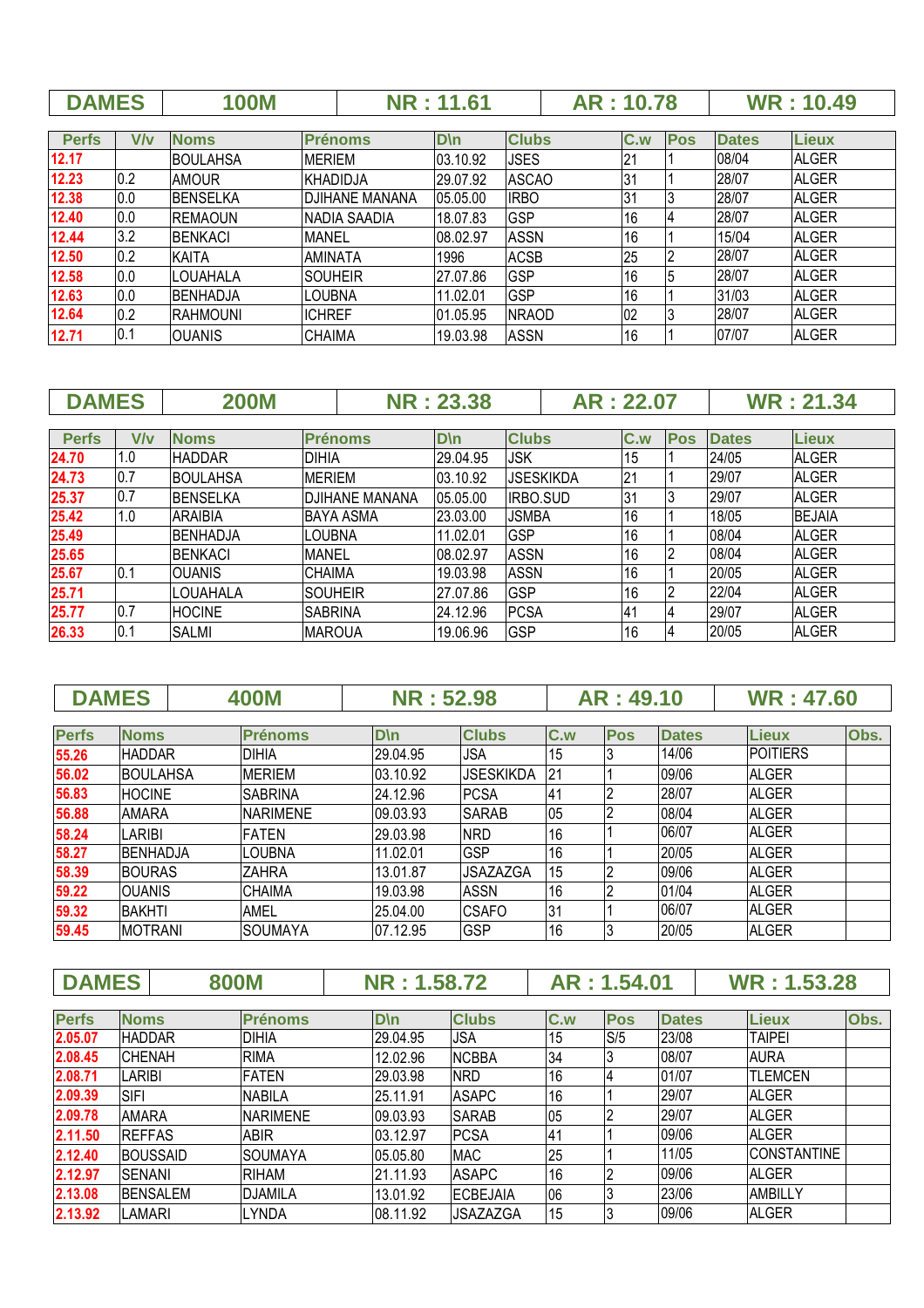|              | <b>DAMES</b>     | <b>1000M</b>    |                   | <b>NR: 2.34.60</b> |              |     | AR: 2.29.34 |              | <b>WR: 2.28.98</b> |      |
|--------------|------------------|-----------------|-------------------|--------------------|--------------|-----|-------------|--------------|--------------------|------|
| <b>Perfs</b> | <b>Noms</b>      | <b>Prénoms</b>  |                   | $D \ln$            | <b>Clubs</b> | C.w | <b>Pos</b>  | <b>Dates</b> | <b>Lieux</b>       | Obs. |
| 2.56.51      | LOUNIS           | ISOUHILA        |                   | 17.06.82           | <b>GSP</b>   | 16  |             | 17/03        | <b>IBISKRA</b>     |      |
| 2.58.95      | LARIBI           | <b>FATEN</b>    |                   | 29.03.98           | <b>NRD</b>   | 16  |             | 17/03        | <b>BISKRA</b>      |      |
| 2.59.31      | <b>HAREK</b>     | <b>MERIEM</b>   |                   | 30.06.96           | <b>ASSN</b>  | 16  |             | 17/03        | <b>BISKRA</b>      |      |
| 3.01.49      | LAMARI           | <b>LYNDA</b>    |                   | 08.11.92           | <b>JSA</b>   | 15  |             | 17/03        | <b>BISKRA</b>      |      |
| 3.09.79      | <b>DAHMANI</b>   | YAMINA          |                   | 28.08.00           | <b>CSSMT</b> | 02  |             | 17/03        | <b>BISKRA</b>      |      |
| 3.14.87      | SAHI             | <b>HAYET</b>    |                   | 04.10.97           | <b>ASSN</b>  | 16  | 6           | 17/03        | <b>BISKRA</b>      |      |
| 3.15.83      | LAGAB            | ISABRINA        |                   | 04.10.00           | <b>IESK</b>  | 15  |             | 17/03        | <b>BISKRA</b>      |      |
| 3.21.30      | <b>MAZOUZENE</b> | <b>CHAHINEZ</b> |                   | 12.06.98           | <b>AMCB</b>  | 06  | 18          | 17/03        | <b>BISKRA</b>      |      |
| 3.22.85      | <b>MALEK</b>     |                 | <b>NOURELHOUD</b> | 07.04.01           | <b>JSMBA</b> | 16  | 19          | 17/03        | <b>BISKRA</b>      |      |
| 3.22.87      | <b>BOUKHORS</b>  | <b>ZINEB</b>    |                   | 07.05.96           | CAAT         | 14  | 10          | 17/03        | <b>BISKRA</b>      |      |

| <b>DAMES</b> |                  | <b>1500M</b>   | NR: 3,55,30 |              |     | AR: 3.50.07 |              | <b>WR: 3.50.07</b>  |      |
|--------------|------------------|----------------|-------------|--------------|-----|-------------|--------------|---------------------|------|
|              |                  |                |             |              |     |             |              |                     |      |
| <b>Perfs</b> | <b>Noms</b>      | <b>Prénoms</b> | D\n         | <b>Clubs</b> | C.w | <b>Pos</b>  | <b>Dates</b> | <b>Lieux</b>        | Obs. |
| 4.21.29      | <b>BETTICHE</b>  | <b>AMINA</b>   | 14.12.87    | <b>NCBBA</b> | 34  |             | 19/05        | <b>BAKU</b>         |      |
| 4.22.20      | <b>SIFI</b>      | <b>NABILA</b>  | 25.11.91    | <b>ASAPC</b> | 16  |             | 28/07        | <b>ALGER</b>        |      |
| 4.26.40      | <b>BOUSSAID</b>  | <b>SOUMAYA</b> | 05.05.80    | <b>MAC</b>   | 25  |             | 11/05        | <b>ICONSTANTINE</b> |      |
| 4.26.76      | <b>REFFAS</b>    | <b>ABIR</b>    | 03.12.97    | <b>PCSA</b>  | 41  |             | 28/07        | <b>ALGER</b>        |      |
| 4.27.57      | <b>CHENAH</b>    | <b>RIMA</b>    | 12.02.96    | <b>NCBBA</b> | 34  |             | 06/07        | <b>BRON</b>         |      |
| 4.27.85      | ISENANI          | <b>RIHAM</b>   | 21.11.93    | <b>ASAPC</b> | 16  |             | 15/06        | <b>ALGER</b>        |      |
| 4.27.99      | <b>BENDERBAL</b> | <b>MALIKA</b>  | 03.07.83    | <b>ASAPC</b> | 16  |             | 28/07        | <b>ALGER</b>        |      |
| 4.29.52      | YAHI             | <b>NAWEL</b>   | 09.12.91    | <b>ASAPC</b> | 16  |             | 06/05        | ILONGJUMEAU         |      |
| 4.34.86      | <b>HABACHE</b>   | KHADIDJA       | 06.10.00    | <b>OBBA</b>  | 34  |             | 16/06        | <b>ALGER</b>        |      |
| 4.39.34      | <b>HAREK</b>     | <b>MERIEM</b>  | 30.06.96    | <b>ASSN</b>  | 16  |             | 24/05        | <b>ALGER</b>        |      |

| <b>DAMES</b> | <b>3000M</b>     |                | NR: 8.47.99 |              |     | AR: 8.16.60 |              | <b>WR: 8.06.11</b> |      |
|--------------|------------------|----------------|-------------|--------------|-----|-------------|--------------|--------------------|------|
|              |                  |                |             |              |     |             |              |                    |      |
| <b>Perfs</b> | <b>Noms</b>      | <b>Prénoms</b> | <b>D</b> \n | <b>Clubs</b> | C.w | <b>Pos</b>  | <b>Dates</b> | <b>Lieux</b>       | Obs. |
| 09.23.73     | YAHI             | <b>NAWEL</b>   | 09.12.91    | <b>ASAPC</b> | 16  |             | 20/05        | <b>MONTEREAU</b>   |      |
| 09.43.30     | <b>SOUKHAL</b>   | <b>HADJER</b>  | 24.01.95    | <b>NCBBA</b> | 34  |             | 07/05        | <b>VENISSIEUX</b>  |      |
| 09.55.17     | <b>SIFI</b>      | <b>NABILA</b>  | 25.11.91    | <b>ASAPC</b> | 16  |             | 17/03        | <b>BISKRA</b>      |      |
| 09.57.50     | <b>ABBAS</b>     | <b>NAWEL</b>   | 05.09.92    | <b>OBBA</b>  | 34  |             | 17/03        | <b>BISKRA</b>      |      |
| 10.10.52     | <b>BOUADJAIB</b> | <b>SAADIYA</b> | 22.05.96    | <b>ASAPC</b> | 16  |             | 17/03        | <b>BISKRA</b>      |      |
| 10.18.34     | <b>DOUIS</b>     | <b>SARA</b>    | 20.03.95    | CAAT         | 14  |             | 17/03        | <b>BISKRA</b>      |      |
| 10.27.35     | <b>SMAIL</b>     | <b>NASSIMA</b> | 10.01.01    | <b>RBS</b>   | 06  |             | 17/02        | <b>BEJAIA</b>      |      |
| 10.30.91     | <b>OUARET</b>    | <b>WAHIBA</b>  | 18.05.91    | <b>EVB</b>   | 06  | 6           | 17/03        | <b>BISKRA</b>      |      |
| 10.31.47     | <b>HOUAOUTI</b>  | <b>SARRA</b>   | 18.11.98    | <b>HOM</b>   | l13 |             | 08/07        | <b>ALGER</b>       |      |
| 10.51.10     | KHERROUBI        | <b>WIAM</b>    | 19.09.99    | <b>CRBTZ</b> | 44  |             | 08/07        | <b>ALGER</b>       |      |

| <b>DAMES</b> |                  |                  | <b>5000M</b>   | NR: 15.07.49 |                 | AR: 14.11.15 |            |              | WR: 14.11.15 |      |
|--------------|------------------|------------------|----------------|--------------|-----------------|--------------|------------|--------------|--------------|------|
|              |                  |                  |                |              |                 |              |            |              |              |      |
| <b>Perfs</b> | <b>Noms</b>      |                  | <b>Prénoms</b> | D\n          | <b>Clubs</b>    | C.w          | <b>Pos</b> | <b>Dates</b> | <b>Lieux</b> | Obs. |
| 16.25.48     |                  | <b>BENDERBAL</b> | <b>MALIKA</b>  | 03.07.83     | <b>ASAPC</b>    | 16           |            | 22/06        | <b>ALGER</b> |      |
| 16.40.45     | <b>DAHMANI</b>   |                  | <b>KENZA</b>   | 18.11.80     | <b>NCBBA</b>    | 34           |            | 29/07        | <b>ALGER</b> |      |
| 18.10.53     | <b>HOUAOUTI</b>  |                  | <b>SARRA</b>   | 18.11.98     | <b>HOM</b>      | 13           |            | 14/07        | ALGER        |      |
| 18.30.77     | <b>IBOUDJAIB</b> |                  | <b>SAADIA</b>  | 22.05.95     | <b>ASAPC</b>    | 16           |            | 15/07        | <b>ALGER</b> |      |
| 18.59.92     |                  | <b>KHERROUBI</b> | <b>WIAM</b>    | 19.09.99     | <b>ICRBTZ</b>   | 44           |            | 14/07        | <b>ALGER</b> |      |
| 19.11.13     |                  | <b>MAAMACHE</b>  | LOUIZA         | 28.08.99     | <b>OKECHIDA</b> | 05           |            | 14/07        | <b>ALGER</b> |      |
| 19.30.70     | <b>BOUADMA</b>   |                  | <b>AOUDA</b>   | 22.08.95     | <b>JSO</b>      | 02           |            | 29/07        | <b>ALGER</b> |      |
| 19.52.10     | <b>BOUSETA</b>   |                  | KHADIDJA       | 20.12.91     | <b>CSST</b>     | 14           |            | 14/07        | <b>ORAN</b>  |      |
| 19.53.30     | <b>BOUDMA</b>    |                  | <b>AOUDA</b>   | 17.06.95     | <b>JSO</b>      | 02           |            | 14/07        | <b>ORAN</b>  |      |
| 19.54.27     | YAHIA            |                  | <b>WIAM</b>    | 27.10.99     | <b>RCARBA</b>   | 09           |            | 14/07        | <b>ALGER</b> |      |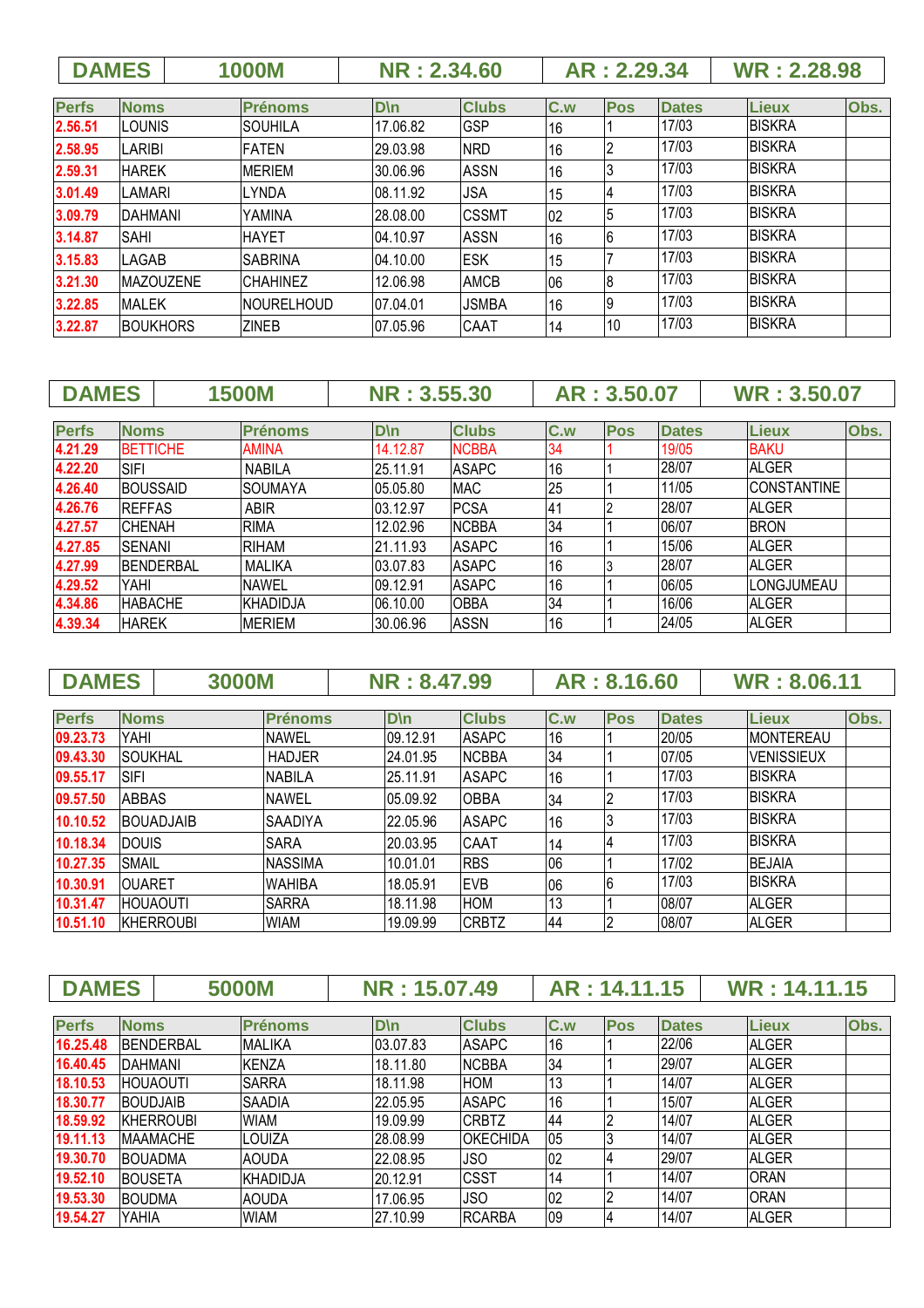| $\parallel$ AR : 29.17.45 $\parallel$ WR : 29.17.45 |  | <b>DAMES</b> | 10.000M | NR: 32.13.15 |  |  |
|-----------------------------------------------------|--|--------------|---------|--------------|--|--|
|-----------------------------------------------------|--|--------------|---------|--------------|--|--|

| <b>Perfs</b> | <b>Noms</b>      | <b>Prénoms</b> | D\n      | <b>Clubs</b> | C.w | <b>Pos</b> | <b>Dates</b> | <b>Lieux</b> | Obs. |
|--------------|------------------|----------------|----------|--------------|-----|------------|--------------|--------------|------|
| 32.56.36     | <b>DAHMANI</b>   | <b>KENZA</b>   | 18.11.80 | <b>NCBBA</b> | 34  |            | 16/06        | <b>ALGER</b> |      |
| 34.11.96     | <b>BENDERBAL</b> | <b>MALIKA</b>  | 03.07.83 | <b>ASAPC</b> | '16 |            | 11/07        | <b>ALGER</b> |      |
| 35.38.98     | <b>SENANI</b>    | <b>RIHAM</b>   | 21.11.93 | <b>ASAPC</b> | 16  |            | 11/07        | <b>ALGER</b> |      |
| 38.00.32     | <b>BOUDJAIB</b>  | <b>SAADIA</b>  | 22.05.95 | <b>ASAPC</b> | 16  |            | 11/07        | <b>ALGER</b> |      |
| 39.10.65     | <b>ABBAS</b>     | <b>NAWAL</b>   | 05.09.92 | <b>OBBA</b>  | 34  |            | 11/07        | <b>ALGER</b> |      |
| 41.50.51     | <b>BOUADMA</b>   | <b>AOUDA</b>   | 22.08.95 | <b>JSO</b>   |     |            | 11/07        | <b>ALGER</b> |      |
| 43.18.56     | KECHITI          | LOBNA          | 30.05.95 | <b>OBBA</b>  | 34  |            | 11/07        | <b>ALGER</b> |      |
| 43.40.71     | <b>ABBAS</b>     | <b>WISSAM</b>  | 27.07.97 | ASFJ         | 6   |            | 11/07        | <b>ALGER</b> |      |
| 44.07.87     | IZENDAOUI        | <b>NAOUAL</b>  | 19.02.85 | <b>MAC</b>   | 25  |            | 11/07        | <b>ALGER</b> |      |

|              | EQ<br><b>KM</b><br>M |                |             |              |                         |             |              | W D            |             |
|--------------|----------------------|----------------|-------------|--------------|-------------------------|-------------|--------------|----------------|-------------|
| <b>Perfs</b> | <b>Noms</b>          | <b>Prénoms</b> | <b>D</b> \n | <b>Clubs</b> | $\mathsf{C}.\mathsf{w}$ | <b>Pos</b>  | <b>Dates</b> | <b>Lieux</b>   | <b>Obs.</b> |
| 18.20        | <b>DAHMANI</b>       | <b>KENZA</b>   | 18.11.80    | <b>NCBBA</b> | 34                      | <b>IDNF</b> | 06/08        | <b>LONDRES</b> |             |

| <b>MES</b><br><b>1979</b> |                | <b>KM</b>      |             | $21 - 52$<br>AR |     |            | 30.04        | WR             | 30.04       |  |
|---------------------------|----------------|----------------|-------------|-----------------|-----|------------|--------------|----------------|-------------|--|
|                           |                |                |             |                 |     |            |              |                |             |  |
| <b>Perfs</b>              | <b>Noms</b>    | <b>Prénoms</b> | <b>D</b> \n | <b>Clubs</b>    | C.w | <b>Pos</b> | <b>Dates</b> | Lieux          | <b>ODS.</b> |  |
| 36.40                     | <b>DAHMANI</b> | KENZA          | 18.11.80    | <b>NCBBA</b>    | 34  | <b>DNF</b> | 06/08        | <b>LONDRES</b> |             |  |

|              | <b>DAMES</b>     |                   | <b>SEMI-MARATHON</b> | NR: 1.09.15 |              |     |            | AR: 1.04.52  | WR: 1.04.52  |      |
|--------------|------------------|-------------------|----------------------|-------------|--------------|-----|------------|--------------|--------------|------|
| <b>Perfs</b> | <b>Noms</b>      |                   | <b>Prénoms</b>       | $D \ln$     | <b>Clubs</b> | C.w | <b>Pos</b> | <b>Dates</b> | <b>Lieux</b> | Obs. |
| 1.18.44      | <b>AIT SALEM</b> |                   | <b>SOUAD</b>         | 06.01.79    | <b>OBBA</b>  | 34  |            | 25/03        | <b>SAIDA</b> |      |
| 1.18.55      | <b>ABBAS</b>     |                   | <b>NAWAL</b>         | 05.09.92    | <b>OBBA</b>  | 34  |            | 25/03        | <b>SAIDA</b> |      |
| 1.18.58      |                  | <b>IBENDERBAL</b> | <b>MALIKA</b>        | 03.07.83    | <b>ASAPC</b> | 16  |            | 25/03        | <b>SAIDA</b> |      |
| 1.19.05      | <b>ISABOUR</b>   |                   | <b>NASSIMA</b>       | 23.12.88    | <b>ASAPC</b> | 16  |            | 25/03        | <b>SAIDA</b> |      |
| 1.23.38      |                  | <b>MESSAOUDI</b>  | <b>NASSIMA</b>       | 21.10.85    | <b>ASAPC</b> | 16  |            | 25/03        | <b>SAIDA</b> |      |
| 1.27.49      |                  | <b>BOUADJAIB</b>  | <b>SAIDIA</b>        | 22.05.76    | <b>ASAPC</b> | 16  |            | 25/03        | <b>SAIDA</b> |      |
| 1.32.10      | ISEMSOUM         |                   | <b>HADJIRA</b>       | 06.08.99    | <b>CNN</b>   | 16  |            | 25/03        | <b>SAIDA</b> |      |
| 1.33.52      | <b>KECHITI</b>   |                   | LOUBNA               | 30.05.95    | <b>OBBA</b>  | 34  |            | 25/03        | <b>SAIDA</b> |      |
| 1.39.23      | <b>REMAL</b>     |                   | <b>FATIMA</b>        | 01.01.85    | <b>CNN</b>   | 16  |            | 25/03        | <b>SAIDA</b> |      |
| 1.41.46      | <b>DEBACHE</b>   |                   | ISORAYA              | 16.07.98    | <b>CNN</b>   | 16  | 10         | 25/03        | <b>SAIDA</b> |      |

| <b>DAMES</b> |                | <b>MARATHON</b> |             | .2.25.07     |      |            | AR: 2.17.01  | .15.25      |             |
|--------------|----------------|-----------------|-------------|--------------|------|------------|--------------|-------------|-------------|
| <b>Perfs</b> | <b>Noms</b>    | <b>Prénoms</b>  | <b>D</b> \n | <b>Clubs</b> | IC.w | <b>Pos</b> | <b>Dates</b> | Lieux       | <b>Obs.</b> |
| 2.33.21      | <b>DAHMANI</b> | KENZA           | 18.11.80    | <b>NCBBA</b> | 34   |            | 23/04        | <b>TODZ</b> |             |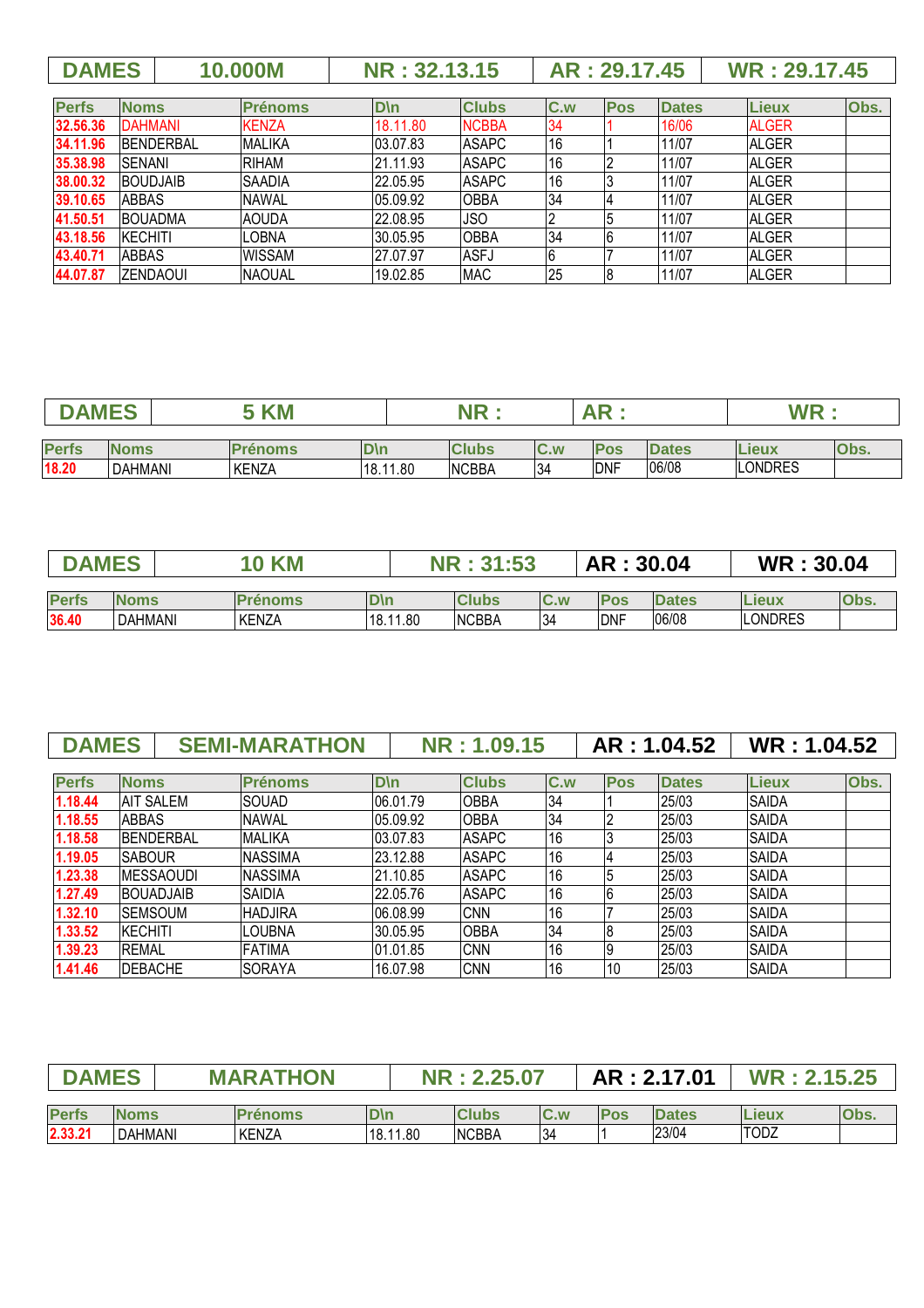|              | <b>DAMES</b>     |  | <b>3000M.SC</b> |             | NR: 9.25.90     |     | AR: 8.58.78 |              | <b>WR: 8.52.78</b> |           |
|--------------|------------------|--|-----------------|-------------|-----------------|-----|-------------|--------------|--------------------|-----------|
|              |                  |  |                 |             |                 |     |             |              |                    |           |
| <b>Perfs</b> | <b>Noms</b>      |  | <b>Prénoms</b>  | <b>D</b> \n | <b>Clubs</b>    | C.w | <b>Pos</b>  | <b>Dates</b> | <b>Lieux</b>       | Obs.      |
| 09.25.90     | <b>BETTICHE</b>  |  | <b>AMINA</b>    | 14.12.87    | <b>NCBBA</b>    | 34  |             | 17/05        | <b>BAKU</b>        | <b>NR</b> |
| 09.44.42     | <b>CHENNAH</b>   |  | <b>RIMA</b>     | 12.02.96    | <b>NCBBA</b>    | 34  |             | 15/07        | IRASSCHAERT        |           |
| 09.48.53     | YAHI             |  | <b>NAWEL</b>    | 09.12.91    | <b>ASAPC</b>    | 16  |             | 27/05        | IFLANDRES          |           |
| 10.57.86     | <b>SOUKHAL</b>   |  | <b>HADJER</b>   | 24.01.95    | <b>NCBBA</b>    | 34  |             | 27/07        | <b>ALGER</b>       |           |
| 11.06.07     | <b>SABOUR</b>    |  | <b>NASSIMA</b>  | 23.12.88    | <b>ASAPC</b>    | 16  |             | 27/07        | <b>ALGER</b>       |           |
| 11.33.26     | <b>SAIL</b>      |  | <b>CELIA</b>    | 19.12.99    | <b>JSAZAZGA</b> | 15  |             | 12/05        | <b>BEJAIA</b>      |           |
| 11.42.70     | <b>BOUKHOURS</b> |  | <b>ZAINEB</b>   | 07.05.96    | CAAT            | 14  |             | 14/07        | <b>ORAN</b>        |           |
| 11.46.80     | <b>ABDOUS</b>    |  | NAJIYA          | 25.01.98    | <b>JSO</b>      | 02  |             | 14/07        | <b>ORAN</b>        |           |
| 12.05.83     | <b>SEMSOUM</b>   |  | <b>HADJIRA</b>  | 06.08.99    | <b>CNN</b>      | 16  |             | 27/07        | <b>ALGER</b>       |           |
| 12.13.15     | <b>BOUCETTA</b>  |  | IKHADIDJA       | 20.12.91    | <b>CSST</b>     | 14  | 5           | 27/07        | <b>ALGER</b>       |           |

## **DAMES** NATIONAL CROSS-COUNTRY

| <b>Perfs</b> | <b>Noms</b>      | <b>Prénoms</b> | D\n      | <b>Clubs</b>  | C.w | <b>Pos</b> | <b>Dates</b> | <b>Lieux</b> | Obs. |
|--------------|------------------|----------------|----------|---------------|-----|------------|--------------|--------------|------|
| 34.18        | <b>DAHMANI</b>   | <b>KENZA</b>   | 18.11.80 | <b>INCBBA</b> | 34  |            | 11/03        | <b>SBA</b>   |      |
| 34.50        | <b>AIT SALEM</b> | SOUAD          | 06.01.79 | <b>OBBA</b>   | 34  |            | 11/03        | <b>SBA</b>   |      |
| 35.26        | YAHI             | <b>NAWAEL</b>  | 09.12.91 | <b>ASAPC</b>  | 16  |            | 11/03        | <b>SBA</b>   |      |
| 35.38        | <b>IBETICHE</b>  | <b>AMINA</b>   | 14.12.87 | <b>NCBBA</b>  | 34  |            | 11/03        | <b>SBA</b>   |      |
| 36.27        | <b>CHENAH</b>    | <b>RYMA</b>    | 11.02.96 | <b>INCBBA</b> | 34  |            | 11/03        | <b>SBA</b>   |      |
| 37.10        | ISENANI          | <b>RIHAM</b>   | 21.11.93 | <b>ASAPC</b>  | 16  | 6          | 11/03        | <b>SBA</b>   |      |
| 38.04        | <b>REFAS</b>     | <b>ABIR</b>    | 03.12.97 | <b>PCSA</b>   | 41  |            | 11/03        | <b>SBA</b>   |      |
| 38.56        | ABBAS            | <b>NAWAL</b>   | 05.09.92 | <b>OBBA</b>   | 34  | 18         | 11/03        | <b>SBA</b>   |      |
| 39.25        | <b>SABOUR</b>    | <b>NASSIMA</b> | 13.12.87 | <b>ASAPC</b>  | 16  | 19         | 11/03        | <b>SBA</b>   |      |
| 39.49        | <b>SOUKHAL</b>   | <b>HADJER</b>  | 24.01.95 | <b>NCBBA</b>  | 34  | 10         | 11/03        | <b>SBA</b>   |      |

| <b>DAME</b> | <b>WORLD CROSS-COUNTRY</b> |
|-------------|----------------------------|
|             |                            |

| <b>Perfs</b> | <b>N</b><br>oms | <b>BUILDING</b>        | ᠁                       | lubs         | IC<br>W       |           | D<br>105 | <b>B 8 WA</b><br>10<br>$\sim$ | . |
|--------------|-----------------|------------------------|-------------------------|--------------|---------------|-----------|----------|-------------------------------|---|
| 36.10        | AHMANI<br>DA    | KEN74<br>'∽N∠,<br>INE. | .80<br><b>40</b><br>۱o. | <b>NCBBA</b> | $\sim$<br>ىن. | <u>ДД</u> | 26/03    | KAMPAL,                       |   |

| <b>DAMES</b> |     | <b>100M. HAIES</b> |                 | <b>NR: 13.02</b> | AR: 12.44    |     |            |              | <b>WR: 12.20</b> |
|--------------|-----|--------------------|-----------------|------------------|--------------|-----|------------|--------------|------------------|
|              |     |                    |                 |                  |              |     |            |              |                  |
| <b>Perfs</b> | V/v | <b>Noms</b>        | <b>Prénoms</b>  | $D \ln$          | <b>Clubs</b> | C.w | <b>Pos</b> | <b>Dates</b> | <b>Lieux</b>     |
| 13.98        |     | <b>ARABIA</b>      | ASMAA BAYA      | 23.03.00         | <b>JSMBA</b> | 16  |            | 30/06        | <b>TLEMCEN</b>   |
| 14.25        | 1.9 | <b>ZITOUNI</b>     | <b>HAMIDA</b>   | 13.03.96         | JSMBA        | 16  |            | 20/05        | <b>ALGER</b>     |
| 14.58        | 0.3 | <b>BENKACI</b>     | <b>MANEL</b>    | 08.02.97         | <b>ASSN</b>  | 16  |            | 22/06        | <b>ALGER</b>     |
| 14.65        | 1.9 | SALMI              | <b>MAROUA</b>   | 19.06.96         | <b>GSP</b>   | 16  |            | 20/05        | <b>ALGER</b>     |
| 14.80        | 0.2 | <b>OUANIS</b>      | CHAIMA          | 19.03.98         | <b>ASSN</b>  | 16  |            | 12/05        | <b>ALGER</b>     |
| 14.66        | 1.9 | SAADI              | <b>KENZA</b>    | 11.04.92         | <b>AMCB</b>  | 06  |            | 20/05        | <b>ALGER</b>     |
| 15.25        | 0.0 | <b>BELLAHSENE</b>  | <b>MOUNIA</b>   | 14.06.98         | <b>GSP</b>   | 16  |            | 06/07        | <b>ALGER</b>     |
| 15.51        | 1.9 | AMEUR              | IMANEL KHADIDJA | 10.07.99         | <b>ACW</b>   | 16  |            | 18/05        | <b>BEJAIA</b>    |
| 15.58        |     | <b>BENHADJA</b>    | <b>AFAF</b>     | 10.02.99         | GSP          | 16  |            | 09/06        | <b>ALGER</b>     |
| 15.81        | 1.9 | <b>OUCHEKOUNE</b>  | <b>OUARDIA</b>  | 17.05.98         | JSK          | 06  |            | 18/05        | <b>BEJAIA</b>    |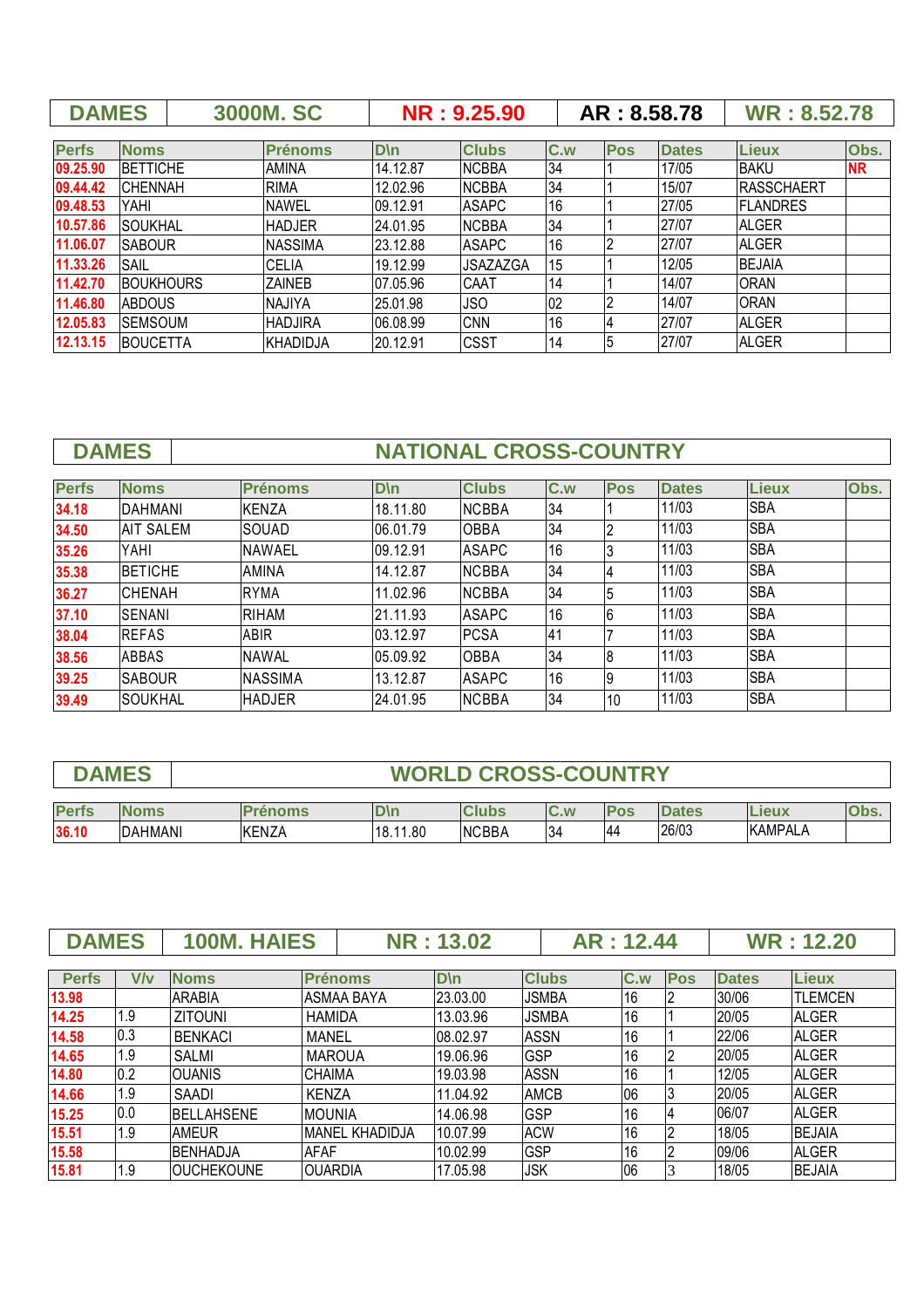|              | <b>DAMES</b>     |                   | <b>400M. HAIES</b> |           | <b>NR: 56.66</b> |     | AR: 52.90  |              | <b>WR: 52.34</b> |      |
|--------------|------------------|-------------------|--------------------|-----------|------------------|-----|------------|--------------|------------------|------|
| <b>Perfs</b> | <b>Noms</b>      |                   | <b>Prénoms</b>     | $D \n\ln$ | <b>Clubs</b>     | C.w | <b>Pos</b> | <b>Dates</b> | <b>Lieux</b>     | Obs. |
| 58.92        | <b>HADDAR</b>    |                   | DIHIA              | 29.04.95  | <b>JSAZAZGA</b>  | 15  |            | 29/07        | <b>ALGER</b>     |      |
| 61.40        | IOUANIS          |                   | ICHAIMA            | 19.03.98  | <b>ASSN</b>      | 16  |            | 06/05        | <b>ALGER</b>     |      |
| 61.41        | IBENHADJA        |                   | ILOUBNA            | 11.02.01  | <b>GSP</b>       | 16  | S/4        | 13/07        | <b>NAIROBI</b>   |      |
| 66.08        |                  | <b>MAAZOUZENE</b> | <b>CHAHINEZ</b>    | 12.06.98  | <b>AMCB</b>      | 06  |            | 07/07        | <b>ALGER</b>     |      |
| 66.15        | <b>KAHLI</b>     |                   | <b>MADJDA</b>      | 19.02.99  | <b>CAB</b>       | 16  |            | 22/04        | <b>ALGER</b>     |      |
| 66.60        | <b>IDRES</b>     |                   | <b>CELINA</b>      | 28.11.98  | <b>ACBEJAIA</b>  | 06  |            | 07/07        | <b>ALGER</b>     |      |
| 67.40        | <b>ABDELAZIZ</b> |                   | <b>CHAIMA</b>      | 20.10.97  | <b>JSMBA</b>     | 16  |            | 08/04        | <b>ALGER</b>     |      |
| 67.94        | <b>BENAMEUR</b>  |                   | <b>NEILA</b>       | 10.02.01  | <b>CRC</b>       | 16  |            | 07/07        | <b>ALGER</b>     |      |
| 68.07        | ICHEIKH          |                   | <b>HOUDA</b>       | 07.05.99  | <b>CNN</b>       | 16  |            | 07/07        | <b>ALGER</b>     |      |
| 69.30        | <b>SMAIL</b>     |                   | <b>NASSIMA</b>     | 10.01.01  | <b>RBS</b>       | 06  |            | 29/07        | <b>ALGER</b>     |      |

| <b>DAMES</b> |                  | <b>HAUTEUR</b> |                        | <b>NR: 1.85</b> |              |     | <b>AR: 2.06</b> |              | <b>WR: 2.09</b>    |      |
|--------------|------------------|----------------|------------------------|-----------------|--------------|-----|-----------------|--------------|--------------------|------|
|              |                  |                |                        |                 |              |     |                 |              |                    |      |
| <b>Perfs</b> | <b>Noms</b>      |                | <b>Prénoms</b>         | D\n             | <b>Clubs</b> | C.w | <b>Pos</b>      | <b>Dates</b> | <b>Lieux</b>       | Obs. |
| 1.78         | <b>ARAR</b>      |                | <b>YOUSRA</b>          | 16.06.97        | <b>NBT</b>   | 30  |                 | 17/03        | <b>BISKRA</b>      |      |
| 1.65         | <b>CHAROUDI</b>  |                | <b>NADA</b>            | 20.11.87        | <b>MAC</b>   | 25  |                 | 11/05        | <b>CONSTANTINE</b> |      |
| 1.65         | <b>YESLI</b>     |                | <b>OUIDAD</b>          | 02.04.00        | <b>JSMBA</b> | 16  |                 | 12/05        | <b>ALGER</b>       |      |
| 1.65         | <b>AMEUR</b>     |                | <b>IKHADIDJA MANEL</b> | 20.07.99        | <b>ACW</b>   | 16  |                 | 30/06        | <b>ITLEMCEN</b>    |      |
| 1.64         | <b>ARAIBIA</b>   |                | ASMAA BAYA             | 23.03.00        | <b>JSMBA</b> | 16  |                 | 14/07        | <b>NAIROBI</b>     |      |
| 1.60         | <b>BEN HADJA</b> |                | <b>AFAF</b>            | 10.02.99        | <b>GSP</b>   | 16  |                 | 30/06        | <b>ITLEMCEN</b>    |      |
| 1.56         | <b>TORKI</b>     |                | <b>ACHOUAK</b>         | 2001            | <b>MAC</b>   | 25  |                 | 11/05        | <b>CONSTANTINE</b> |      |
| 1.55         | SAADI            |                | <b>IKENZA</b>          | 11.04.92        | <b>AMCB</b>  | 06  |                 | 22/04        | <b>ALGER</b>       |      |
| 1.50         | <b>AISSANI</b>   |                | <b>YASMINE</b>         | 23.09.98        | <b>CRC</b>   | 16  |                 | 12/05        | <b>ALGER</b>       |      |
| 1.50         | <b>FERKOUS</b>   |                | NOUR EL HOUDA          | 04.02.01        | <b>JSMBA</b> | 16  | 6               | 27/07        | <b>ALGER</b>       |      |

**DAMES PERCHE NR : 3.70 AR : 4.42 WR : 5.06 Perfs Noms Prénoms D\n Clubs C.w Pos Dates Lieux Obs. 3.20** MEZIOUD MAY MASSIKA 26.08.98 NBM 16 1 03/06 GRENOBLE

| J.ZU | INEZIUUD        | IVIAT IVIAJJINA | IZU.UO.JO | INDIVI      | ιv | טטונטי | <b>UNEIVUDLE</b> |  |
|------|-----------------|-----------------|-----------|-------------|----|--------|------------------|--|
| 3.00 | <b>AGGOUNE</b>  | LYNDA           | 31.12.89  | <b>RBS</b>  | 06 | 27/07  | <b>ALGER</b>     |  |
| 3.00 | <b>BOURDJAH</b> | <b>KATIA</b>    | 20.09.95  | <b>AMCB</b> | 06 | 27/07  | <b>ALGER</b>     |  |
| 2.70 | KASMI           | <b>HASSIBA</b>  | 24.01.98  | <b>MBB</b>  | 06 | 27/07  | <b>ALGER</b>     |  |
| 2.60 | <b>BENHADID</b> | FARAH LYNA      | 24.01.99  | <b>NRD</b>  | 16 | 09/06  | <b>ALGER</b>     |  |
| 2.60 | <b>BENSADI</b>  | AMINA           | 05.01.99  | <b>MBB</b>  | 06 | 27/07  | <b>ALGER</b>     |  |
| 2.60 | <b>LAOUARI</b>  | <b>MAISSA</b>   | 26.01.01  | <b>CRC</b>  | 16 | 27/07  | <b>ALGER</b>     |  |
| 2.30 | <b>YOUSFI</b>   | <b>AIDA</b>     | 29.01.98  | AMCB        | 06 | 08/07  | <b>ALGER</b>     |  |
| 2.30 | <b>ATROUNE</b>  | SARAH           | 07.12.95  | <b>AMCB</b> | 06 | 27/07  | <b>ALGER</b>     |  |
| 2.30 | <b>BOUZIDI</b>  | <b>THANINA</b>  | 07.01.97  | <b>AMB</b>  | 06 | 22/04  | <b>BEJAIA</b>    |  |
|      |                 |                 |           |             |    |        |                  |  |

| <b>DAMES</b> |     | <b>LONGUEUR</b> |                      | <b>NR: 6.70</b> |              | AR: 7.12 |            | <b>WR: 7.52</b> |                    |
|--------------|-----|-----------------|----------------------|-----------------|--------------|----------|------------|-----------------|--------------------|
|              |     |                 |                      |                 |              |          |            |                 |                    |
| <b>Perfs</b> | V/v | <b>Noms</b>     | <b>Prénoms</b>       | <b>D</b> \n     | <b>Clubs</b> | C.w      | <b>Pos</b> | <b>Dates</b>    | <b>Lieux</b>       |
| 6.33         |     | <b>BELABIOD</b> | ROMAISSA             | 28.02.91        | GSP          | 16       |            | 18/05           | <b>BAKU</b>        |
| 6.02         | 1.0 | <b>ARAIBIA</b>  | <b>ASMAA BAYA</b>    | 23.03.00        | <b>JSMBA</b> | 16       |            | 02/07           | <b>TLEMCEN</b>     |
| 5.77         | . 5 | <b>SAADI</b>    | <b>KENZA</b>         | 11.04.92        | <b>AMCB</b>  | 06       |            | 28/07           | <b>ALGER</b>       |
| 5.62         | 1.8 | KOURI           | <b>HANANE</b>        | 06.01.00        | IJS          | 21       |            | 13/05           | <b>CONSTANTINE</b> |
| 5.44         | 0.0 | BENHADJA        | <b>AFAF</b>          | 10.02.99        | GSP          | 16       |            | 18/03           | <b>BISKRA</b>      |
| 5.44         | 0.9 | <b>SAHRAOUI</b> | <b>LYDIA</b>         | 19.06.97        | <b>CAAC</b>  | 16       |            | 14/07           | <b>ALGER</b>       |
| 5.38         |     | <b>AMEUR</b>    | <b>MANELKHADIDJA</b> | 10.07.99        | <b>ACW</b>   | 16       |            | 15/04           | <b>ALGER</b>       |
| 5.34         |     | <b>KAITA</b>    | AMINATA              | 1996            | <b>ACSB</b>  | 25       |            | 11/05           | <b>CONSTANTINE</b> |
| 5.32         |     | <b>CHAROUDI</b> | <b>NADA</b>          | 20.11.87        | <b>MAC</b>   | 25       |            | 11/05           | <b>CONSTANTINE</b> |
| 5.26         | 0.8 | BENHADJA        | LOUBNA               | 11.02.01        | <b>GSP</b>   | 16       |            | 12/05           | <b>ALGER</b>       |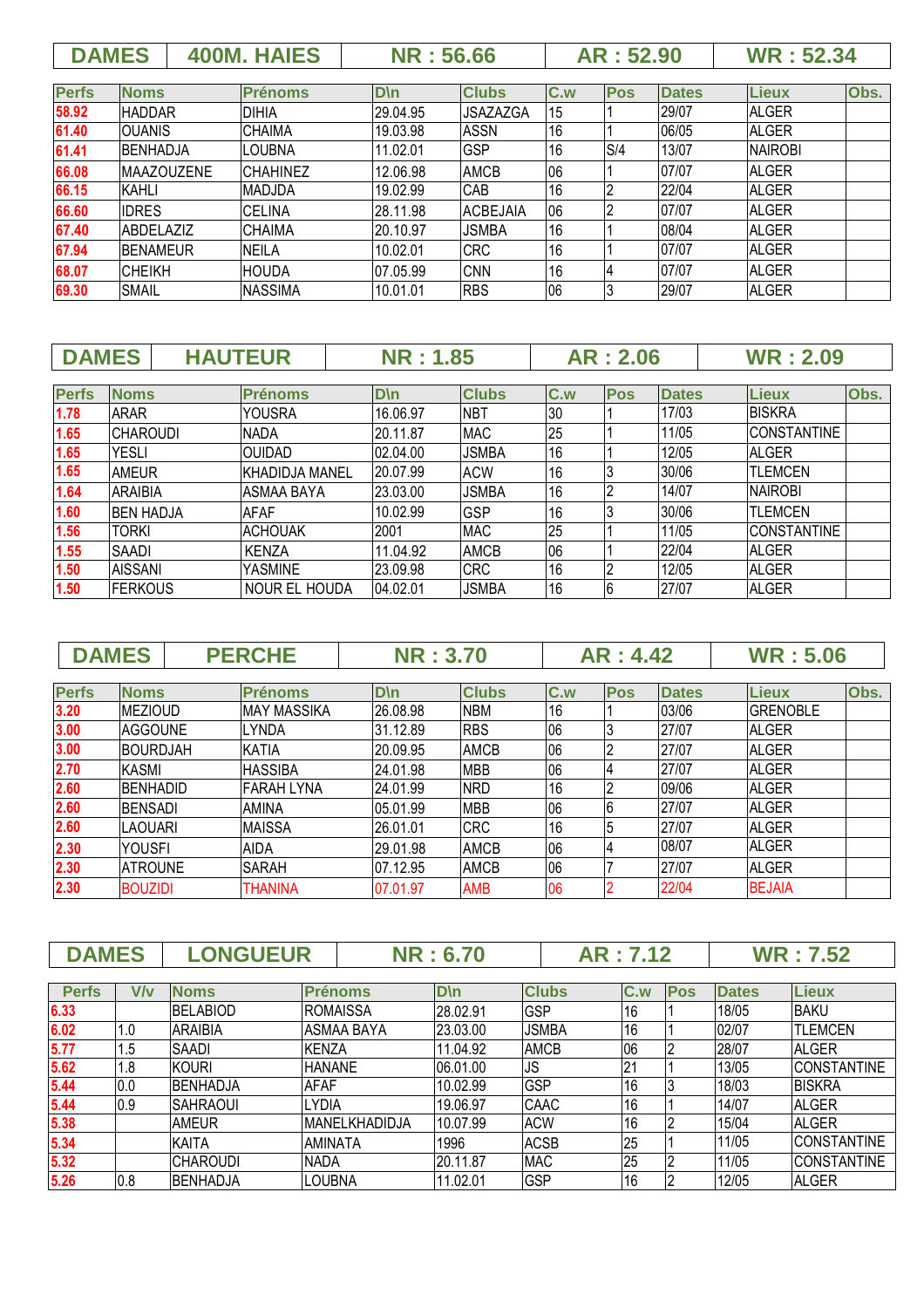| <b>DAMES</b><br><b>TRIPLE SAUT</b><br>: 15.50<br>: 15.39<br><b>WR</b><br>$^{\circ}$ 14.98 $^{\circ}$ |  |  |  |
|------------------------------------------------------------------------------------------------------|--|--|--|
|                                                                                                      |  |  |  |

| <b>Perfs</b> | V/v | <b>Noms</b>     | <b>Prénoms</b> | D\n       | <b>Clubs</b>       | C.w | <b>Pos</b> | <b>Dates</b> | <b>Lieux</b>       |
|--------------|-----|-----------------|----------------|-----------|--------------------|-----|------------|--------------|--------------------|
| 13.10        | 0.4 | <b>SELMI</b>    | <b>KAWTAR</b>  | 17.01.96  | <b>CAAC</b>        | 16  |            | 29/07        | <b>ALGER</b>       |
| 12.11        | 1.8 | <b>BENSIALI</b> | LOUBNA         | 19.07.97  | <b>NRD</b>         | 16  | ı٥         | 24/05        | <b>ALGER</b>       |
| 11.86        | 0.1 | <b>MENDIL</b>   | LYDIA          | 01.04.96  | <b>MBB</b>         | 06  | 13         | 29/07        | <b>ALGER</b>       |
| 11.79        | 0.8 | <b>OUKACI</b>   | <b>KATIA</b>   | 27.02.97  | <b>EVB</b>         | 06  |            | 17/03        | <b>BISKRA</b>      |
| 11.67        | 1.5 | <b>AIT ARAB</b> | <b>SONIA</b>   | 29.01.88  | <b>ACSIDI AICH</b> | 06  | 15         | 29/07        | <b>ALGER</b>       |
| 11.66        | 1.0 | <b>HACHEMI</b>  | <b>MAROUA</b>  | 26.01.99  | <b>CRC</b>         | 16  |            | 08/07        | <b>ALGER</b>       |
| 11.45        | 1.5 | <b>AISSANI</b>  | <b>YASMINE</b> | 101.01.98 | <b>CRC</b>         | 16  |            | 08/07        | <b>ALGER</b>       |
| 11.12        |     | <b>KOURI</b>    | <b>HANENE</b>  | 06.01.00  | <b>JS</b>          | 21  |            | 11/05        | <b>CONSTANTINE</b> |
| 11.11        |     | <b>LOUIBA</b>   | LINA.          | 12.02.00  | <b>AMB</b>         | 06  |            | 06/07        | <b>ALGER</b>       |
| 10.92        | 1.6 | <b>IDRES</b>    | <b>CELINA</b>  | 28.11.98  | <b>ACB</b>         | 06  | IЭ         | 06/07        | <b>ALGER</b>       |

| <b>DAMES</b> |                  |                    | <b>POIDS</b>   | <b>NR: 16.16</b> |              |     | AR: 18.43  |              | <b>WR: 22.63</b> |      |
|--------------|------------------|--------------------|----------------|------------------|--------------|-----|------------|--------------|------------------|------|
|              |                  |                    |                |                  |              |     |            |              |                  |      |
| <b>Perfs</b> | <b>Noms</b>      |                    | <b>Prénoms</b> | $D \setminus n$  | <b>Clubs</b> | C.w | <b>Pos</b> | <b>Dates</b> | <b>Lieux</b>     | Obs. |
| 13.43        | <b>CHAROUDI</b>  |                    | <b>NADA</b>    | 20.11.87         | <b>MAC</b>   | 25  |            | 28/07        | <b>ALGER</b>     |      |
| 12.99        | <b>BOUZEBRA</b>  |                    | <b>ZOUINA</b>  | 13.10.90         | <b>NCBBA</b> | 34  |            | 28/07        | <b>ALGER</b>     |      |
| 12.48        | <b>YESLI</b>     |                    | <b>OUIDAD</b>  | 02.04.00         | <b>JSMBA</b> | 16  |            | 06/05        | <b>ALGER</b>     |      |
| 12.20        | LEBAILI          |                    | <b>NESRINE</b> | 13.01.94         | <b>OCR</b>   | 16  |            | 08/04        | <b>ALGER</b>     |      |
| 11.86        |                  | <b>HADJ BRAHIM</b> | <b>ZOUBIDA</b> | 01.01.91         | <b>NCBBA</b> | 34  |            | 28/07        | <b>ALGER</b>     |      |
| 11.83        | AYADI            |                    | <b>MANISSA</b> | 20.01.98         | <b>AMCB</b>  | 06  |            | 12/05        | <b>BEJAIA</b>    |      |
| 11.57        |                  | <b>GUERMACHE</b>   | <b>FELLA</b>   | 04.06.99         | CAB          | 16  |            | 12/05        | <b>ALGER</b>     |      |
| 11.51        | <b>BOUNAB</b>    |                    | <b>IMENE</b>   | 02.02.98         | <b>JSMBA</b> | 16  |            | 20/05        | <b>ALGER</b>     |      |
| 11.18        | <b>BOUNAB</b>    |                    | <b>NABILA</b>  | 07.02.94         | <b>ASSN</b>  | 16  |            | 17/03        | <b>BISKRA</b>    |      |
| 10.26        | <b>BEN HADJA</b> |                    | <b>AFAF</b>    | 10.02.99         | <b>GSP</b>   | 16  |            | 01/07        | <b>TLEMCEN</b>   |      |

| <b>DAMES</b> |               | <b>DISQUE</b>       |                | <b>NR: 53.54</b> |                         |     | AR: 64.87  |              | <b>WR: 76.80</b> |      |
|--------------|---------------|---------------------|----------------|------------------|-------------------------|-----|------------|--------------|------------------|------|
|              |               |                     |                |                  |                         |     |            |              |                  |      |
| <b>Perfs</b> | <b>Noms</b>   |                     | <b>Prénoms</b> | D\n              | <b>Clubs</b>            | C.w | <b>Pos</b> | <b>Dates</b> | <b>Lieux</b>     | Obs. |
| 44.37        | <b>BOUNAB</b> |                     | <b>NABILA</b>  | 07.02.94         | <b>ASSN</b>             | 16  |            | 09/06        | <b>ALGER</b>     |      |
| 39.79        |               | <b>HAMMOUMRAOUI</b> | <b>KATIA</b>   | 14.01.00         | ACSIDI AICH 106         |     |            | 08/04        | <b>ALGER</b>     |      |
| 38.94        |               | <b>HADJ BRAHIM</b>  | <b>ZOUBIDA</b> | 01.01.91         | <b>NCBBA</b>            | 34  |            | 29/07        | <b>ALGER</b>     |      |
| 38.53        |               | IBOUZEBRA           | <b>ZOUINA</b>  | 13.10.90         | <b>NCBBA</b>            | 34  |            | 17/03        | <b>BISKRA</b>    |      |
| 38.42        |               | IDEHAMNIA           | <b>NAILA</b>   | 19.06.99         | CABARRAKI <sup>16</sup> |     |            | 12/05        | <b>ALGER</b>     |      |
| 37.19        |               | IBENHADJIA          | <b>RANDA</b>   | 23.01.95         | <b>CRC</b>              | 16  |            | 20/05        | <b>ALGER</b>     |      |
| 35.48        |               | IMOHAMMEDI          | <b>AMINA</b>   | 21.02.00         | <b>JMHD</b>             | 16  |            | 17/02        | <b>ALGER</b>     |      |
| 33.20        | AYADI         |                     | <b>MANISSA</b> | 20.01.98         | <b>AMCB</b>             | 06  |            | 08/07        | ALGER            |      |
| 32.48        | <b>MAAMAR</b> |                     | <b>RYMA</b>    | 02.05.97         | <b>MBB</b>              | 06  |            | 22/04        | <b>BEJAIA</b>    |      |
| 30.86        | <b>DEBAGH</b> |                     | <b>AMIRA</b>   | 01.02.00         | <b>OFAC</b>             | 16  |            | 12/05        | <b>ALGER</b>     |      |

| <b>DAMES</b> |                 |            | <b>MARTEAU</b>   | <b>NR: 62.63</b> |              |     | AR: 69.70  |              | <b>WR: 82.98</b> |           |
|--------------|-----------------|------------|------------------|------------------|--------------|-----|------------|--------------|------------------|-----------|
|              |                 |            |                  |                  |              |     |            |              |                  |           |
| <b>Perfs</b> | <b>Noms</b>     |            | <b>Prénoms</b>   | <b>D</b> \n      | <b>Clubs</b> | C.w | <b>Pos</b> | <b>Dates</b> | <b>Lieux</b>     | Obs.      |
| 62.63        | <b>BOUZEBRA</b> |            | <b>ZOUINA</b>    | 13.10.90         | <b>NCBBA</b> | 34  |            | 21/05        | <b>IPONTOISE</b> | <b>NR</b> |
| 49.38        | <b>TALBI</b>    |            | <b>YASMINE</b>   | 05.06.94         | <b>AMCB</b>  | 06  |            | 27/07        | <b>ALGER</b>     |           |
| 49.33        | <b>TATAR</b>    |            | <b>ZAHRA</b>     | 10.11.92         | <b>ASFJ</b>  | 06  |            | 27/07        | <b>ALGER</b>     |           |
| 46.39        | <b>OUARET</b>   |            | <b>SARA</b>      | 24.01.91         | <b>AMCB</b>  | 06  |            | 09/06        | ALGER            |           |
| 42.37        | <b>KHELOUFI</b> |            | <b>CHAHRAZED</b> | 20.08.00         | <b>CSHB</b>  | 06  |            | 17/02        | <b>BEJAIA</b>    |           |
| 41.40        | <b>BOUCHENE</b> |            | KATIA            | 1999             | <b>CRC</b>   | 16  |            | 20/05        | <b>ALGER</b>     |           |
| 40.92        | IDEHAMNIA       |            | <b>NAILA</b>     | 19.06.99         | CAB          | 16  |            | 20/05        | <b>ALGER</b>     |           |
| 37.11        |                 | IZEGHNOUNE | <b>RIMA</b>      | 14.04.96         | <b>ECB</b>   | 06  |            | 17/03        | <b>BISKRA</b>    |           |
| 36.04        | <b>MEZIANI</b>  |            | <b>IMENE</b>     | 26.08.99         | <b>ASFJ</b>  | 06  |            | 21/04        | <b>BEJAIA</b>    |           |
| 33.30        | <b>OURABAH</b>  |            | <b>FARAH</b>     | 17.05.96         | <b>MBB</b>   | 06  |            | 21/04        | <b>BEJAIA</b>    |           |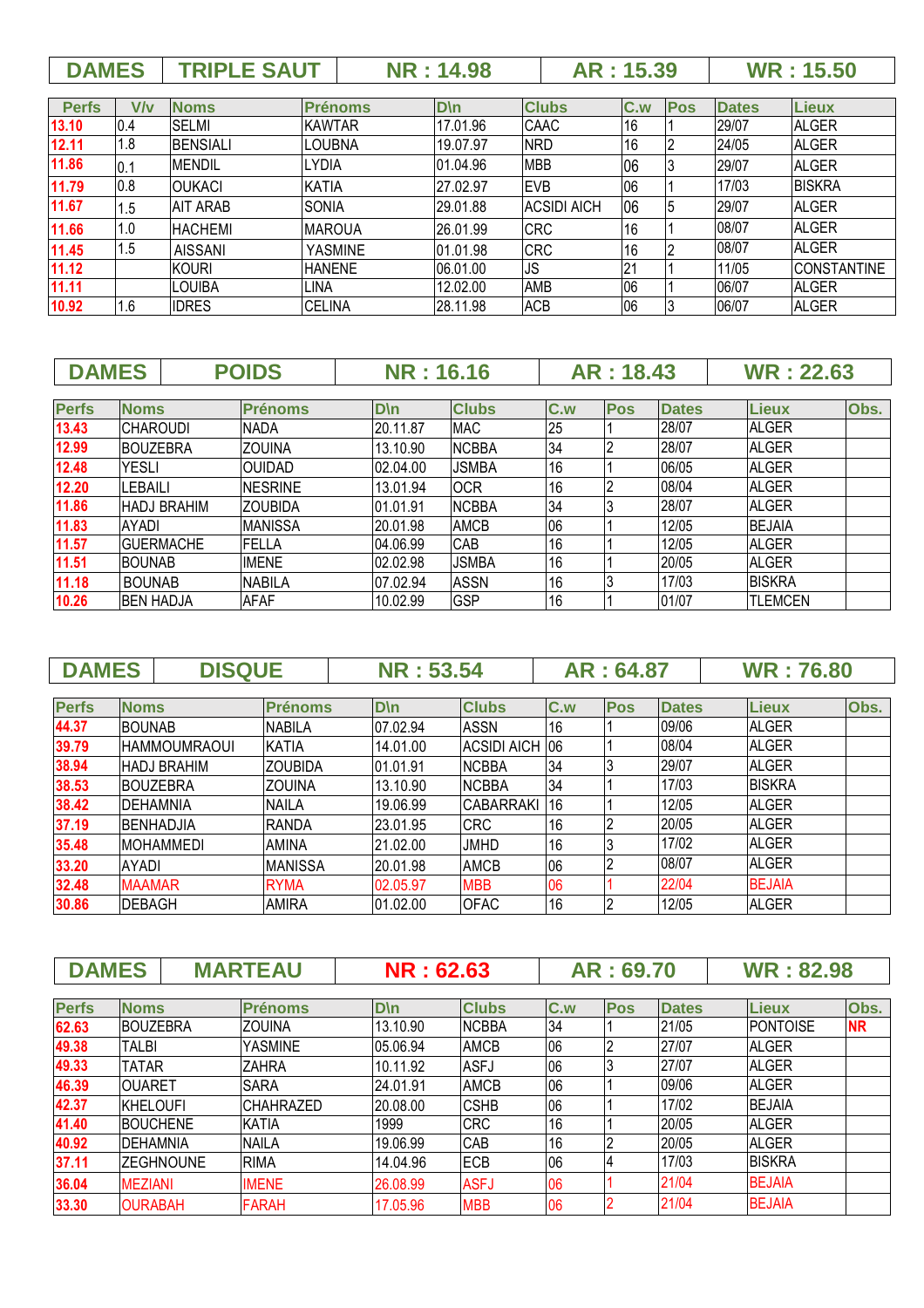| <b>DAMES</b> |                  |                    | <b>JAVELOT</b>   |          | <b>NR: 47.92</b> |     | AR: 69.35  |              | <b>WR: 72.28</b>   |      |
|--------------|------------------|--------------------|------------------|----------|------------------|-----|------------|--------------|--------------------|------|
|              |                  |                    |                  |          |                  |     |            |              |                    |      |
| <b>Perfs</b> | <b>Noms</b>      |                    | <b>Prénoms</b>   | D\n      | <b>Clubs</b>     | C.w | <b>Pos</b> | <b>Dates</b> | Lieux              | Obs. |
| 46.18        | <b>BENAISSA</b>  |                    | <b>RYMA</b>      | 13.08.93 | <b>ESH</b>       | 16  |            | 15/04        | <b>ALGER</b>       |      |
| 41.76        |                  | <b>BENAMRANE</b>   | <b>WARDA</b>     | 13.08.91 | CAAC             | 16  |            | 15/06        | <b>ALGER</b>       |      |
| 40.83        | <b>AGGOUNE</b>   |                    | <b>LINDA</b>     | 31.12.89 | <b>RBS</b>       | 06  |            | 28/07        | <b>ALGER</b>       |      |
| 40.56        | <b>CHAROUDI</b>  |                    | <b>NADA</b>      | 20.11.87 | <b>MAC</b>       | 25  |            | 28/07        | <b>ALGER</b>       |      |
| 36.98        | <b>IBOUCHENE</b> |                    | <b>KAMELIA</b>   | 26.09.96 | <b>NRD</b>       | 16  |            | 17/02        | <b>ALGER</b>       |      |
| 36.02        | <b>IDAMDOUM</b>  |                    | <b>KHAOULA</b>   | 12.10.89 | <b>MAC</b>       | 25  |            | 11/05        | <b>CONSTANTINE</b> |      |
| 36.02        |                  | <b>BOUKHALOUA</b>  | <b>SOUHAILA</b>  | 20.10.98 | <b>MAC</b>       | 25  |            | 07/07        | <b>ALGER</b>       |      |
| 32.95        |                  | <b>IBENKORECHE</b> | <b>ROUMAISSA</b> | 06.01.97 | <b>AFAK MOST</b> | 27  |            | 14/07        | <b>ORAN</b>        |      |
| 32.72        | <b>AYADI</b>     |                    | <b>MANISSA</b>   | 20.01.98 | <b>AMCB</b>      | 06  |            | 07/07        | <b>ALGER</b>       |      |
| 31.96        | <b>KECHNIT</b>   |                    | <b>IMENE</b>     | 30.01.99 | <b>WBR</b>       | 16  |            | 08/04        | <b>ALGER</b>       |      |

| <b>DAMES</b> |                   |                     | <b>HEPTATHLON</b>     | <b>NR: 6392</b> |              |     | AR: 6423   |              | <b>WR: 7291</b> |      |
|--------------|-------------------|---------------------|-----------------------|-----------------|--------------|-----|------------|--------------|-----------------|------|
|              |                   |                     |                       |                 |              |     |            |              |                 |      |
| <b>Perfs</b> | <b>Noms</b>       |                     | <b>Prénoms</b>        | D\n             | <b>Clubs</b> | C.w | <b>Pos</b> | <b>Dates</b> | <b>Lieux</b>    | Obs. |
| 4270         | <b>SAADI</b>      |                     | <b>KENZA</b>          | 11.04.92        | <b>AMCB</b>  | 06  |            | 18-20/05     | <b>BEJAIA</b>   |      |
| 4192         | <b>IBEN HADJA</b> |                     | <b>AFAF</b>           | 10.02.99        | <b>GSP</b>   | 16  |            | 18-20/05     | <b>BEJAIA</b>   |      |
| 4007         | <b>AMEUR</b>      |                     | <b>MANEL KHADIDJA</b> | 10.07.99        | <b>ACW</b>   | 16  |            | 18-20/05     | <b>BEJAIA</b>   |      |
| 3786         | <b>AISSANI</b>    |                     | YASMINE               | 01.01.98        | <b>CRC</b>   | 16  |            | 18-20/05     | <b>BEJAIA</b>   |      |
| 3780         | <b>AGGOUNE</b>    |                     | <b>LYNDA</b>          | 31.12.89        | <b>RBS</b>   | 06  |            | 18-20/05     | <b>BEJAIA</b>   |      |
| 3716         | <b>AINOUCHE</b>   |                     | <b>ANIYA</b>          | 22.02.97        | <b>GSP</b>   | 16  |            | 18-20/05     | <b>BEJAIA</b>   |      |
| 3693         | <b>BENAMEUR</b>   |                     | <b>NARIMENE</b>       | 19.03.92        | <b>APAT</b>  | 07  |            | 18-20/05     | <b>BEJAIA</b>   |      |
| 3511         |                   | <b>OUCHEKOUNE</b>   | <b>OUARDIA</b>        | 17.05.98        | <b>JSK</b>   | 06  |            | 18-20/05     | <b>BEJAIA</b>   |      |
| 3381         |                   | <b>LAARBI PACHA</b> | <b>NEDJMA</b>         | 15.01.95        | <b>ESA</b>   | 06  |            | 18-20/05     | <b>BEJAIA</b>   |      |
| 3323         | <b>IDRES</b>      |                     | <b>CELINA</b>         | 28.11.98        | <b>ACB</b>   | 06  | 5          | 18-20/05     | <b>BEJAIA</b>   |      |

|                   | <b>DAMES</b>         | 10.000M MARCHE     |           | <b>NR: 46.48.0</b> |     | AR: 44.41.8 |              | <b>WR: 41.56.23</b> |      |
|-------------------|----------------------|--------------------|-----------|--------------------|-----|-------------|--------------|---------------------|------|
| <b>Perfs</b>      | <b>Noms</b>          | <b>Prénoms</b>     | $D \n\ln$ | <b>Clubs</b>       | C.w | <b>Pos</b>  | <b>Dates</b> | <b>Lieux</b>        | Obs. |
| 53.49.98          | <b>AZZI</b>          | ISOUHILA           | 12.08.00  | <b>MBB</b>         | 06  |             | 02/07        | <b>ITLEMCEN</b>     |      |
| 54.13.12          | <b>AZZI</b>          | <b>SOUAD</b>       | 18.09.99  | <b>MBB</b>         | 06  |             | 02/07        | <b>TLEMCEN</b>      |      |
| 56.47.81          | <b>HFEF</b>          | <b>AMEL</b>        | 17.12.98  | <b>MAC</b>         | 25  |             | 08/07        | <b>ALGER</b>        |      |
| 58.00.71          | <b>ZOUBIRI</b>       | <b>MERIEM AMEL</b> | 02.01.99  | <b>ROC</b>         | 16  |             | 08/07        | <b>ALGER</b>        |      |
| 1.04.05.37 BETTA  |                      | <b>MAHDJOUBA</b>   | 15.02.98  | CAAT               | 114 |             | 08/07        | <b>ALGER</b>        |      |
|                   | 1.07.40.78 HAMMOUCHE | <b>AMEL</b>        | 13.10.99  | <b>EVB</b>         | 06  |             | 08/07        | <b>ALGER</b>        |      |
| 1.08.30.99 HERAZI |                      | <b>NADJOUA</b>     | 17.08.98  | <b>JSK</b>         | 09  |             | 12/05        | <b>ALGER</b>        |      |

|              | <b>DAMES</b><br><b>10KM MARCHE</b> |  |                  | NR          |                 |            |            |              | <b>WR</b>         |      |
|--------------|------------------------------------|--|------------------|-------------|-----------------|------------|------------|--------------|-------------------|------|
| <b>Perfs</b> | <b>Noms</b>                        |  |                  |             | <b>Clubs</b>    |            |            |              |                   |      |
|              |                                    |  | <b>Prénoms</b>   | <b>D</b> \n |                 | <b>C.w</b> | <b>Pos</b> | <b>Dates</b> | Lieux             | Obs. |
| 49.26        | <b>GHEZLANI</b>                    |  | BARIZA           | 16.09.93    | ASSN            | l16        |            | 15/07        | <b>TUNIS</b>      |      |
| 50.27.13     | <b>BOUMAAZA</b>                    |  | <b>TINHINANE</b> | 11.03.97    | <b>MBBEJAIA</b> | 06         |            | 13/05        | <b>CASABLANCA</b> |      |